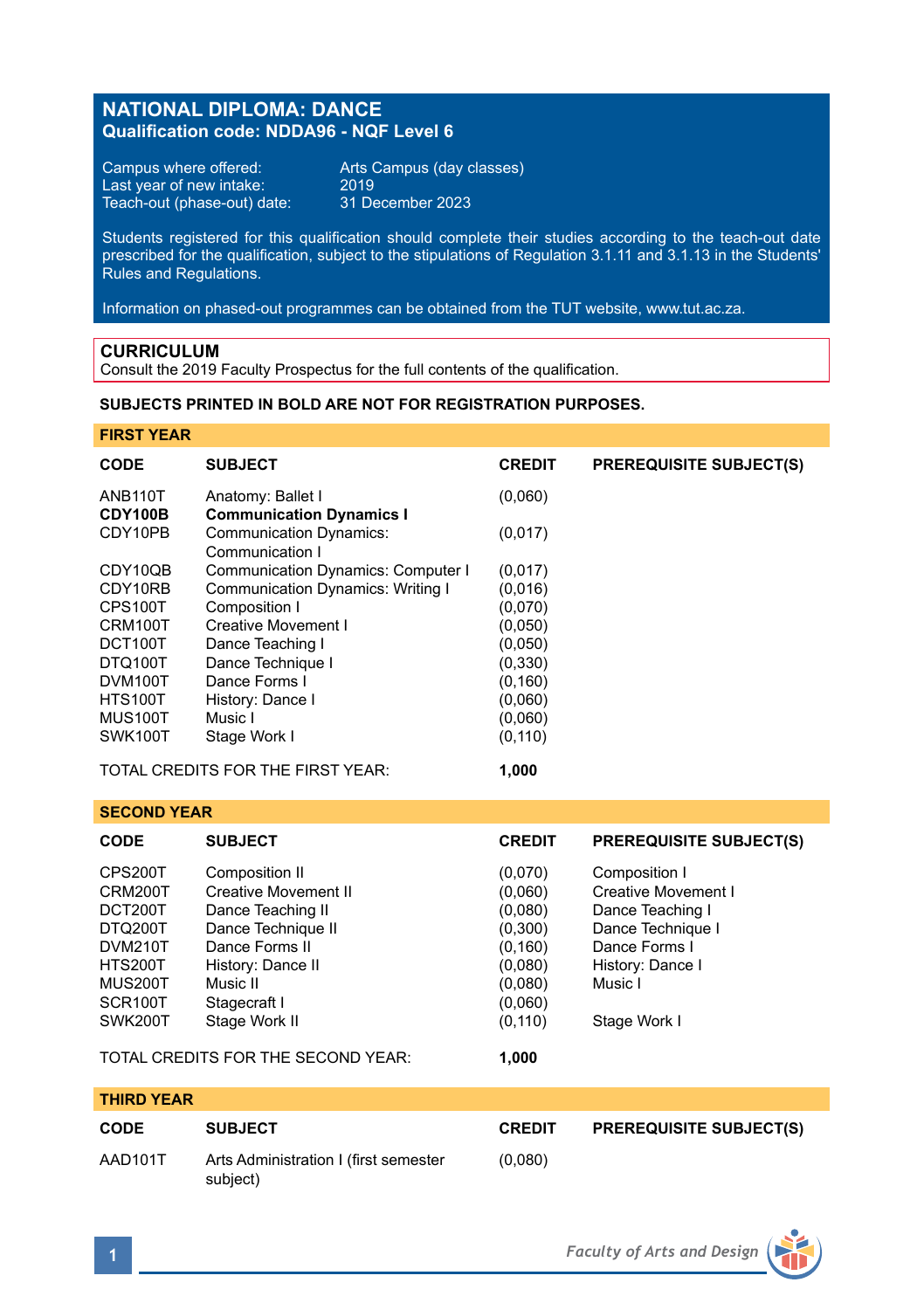| CPS320T            | Composition III                      | (0, 120)            | Composition II                     |
|--------------------|--------------------------------------|---------------------|------------------------------------|
| DTQ300T            | Dance Technique III                  | (0, 240)            | Dance Technique II                 |
| DVM300T            | Dance Forms III                      | (0, 120)            | Dance Forms II                     |
| HTS300T            | History: Dance III                   | (0, 120)            | History: Dance II                  |
| MUS300T            | Music III                            | (0,080)             | Music II                           |
| <b>TAC100T</b>     | Theatre Analysis and Criticism I     | (0,080)             |                                    |
|                    | plus one of the following subjects:  |                     |                                    |
| DCT300T<br>SWK300T | Dance Teaching III<br>Stage Work III | (0, 160)<br>(0.160) | Dance Teaching II<br>Stage Work II |
|                    | TOTAL CREDITS FOR THE THIRD YEAR:    | 1.000               |                                    |
|                    | TOTAL CREDITS FOR THE QUALIFICATION: | 3.000               |                                    |
|                    |                                      |                     |                                    |

## **SUBJECT INFORMATION (OVERVIEW OF SYLLABUS)**

The syllabus content is subject to change to accommodate industry changes. Please note that a more detailed syllabus is available at the department or in the study guide that is applicable to a particular subject. At time of publication, the syllabus content was defined as follows:

| ANATOMY: BALLET I (ANB110T)<br>(Subject custodian: Department of Performing Arts)                                                                                                                                     | <b>CONTINUOUS ASSESSMENT</b> |
|-----------------------------------------------------------------------------------------------------------------------------------------------------------------------------------------------------------------------|------------------------------|
| Theoretical study of the structure and functioning of the human body. Diet and hygiene. (Total tuition time:<br>± 32 hours)                                                                                           |                              |
| ARTS ADMINISTRATION I (AAD101T)<br>(Subject custodian: Department of Performing Arts)<br>Business skills, marketing and planning. (Total tuition time: ± 32 hours)                                                    | <b>CONTINUOUS ASSESSMENT</b> |
| C                                                                                                                                                                                                                     |                              |
| <b>COMMUNICATION DYNAMICS: COMMUNICATION I (CDY10PB)</b><br>(Subject custodian: Department of Performing Arts)<br>Communication skills. (Total tuition time: ± 10 hours)                                              | <b>PRACTICAL EVALUATION</b>  |
| <b>COMMUNICATION DYNAMICS: COMPUTER I (CDY10QB)</b><br>(Subject custodian: End User Computing Unit)<br>Basic computer literacy. (Total tuition time: ± 10 hours)                                                      | <b>PRACTICAL EVALUATION</b>  |
| <b>COMMUNICATION DYNAMICS: WRITING I (CDY10RB)</b><br>(Subject custodian: Department of Applied Languages)<br>Writing skills. (Total tuition time: $\pm$ 16 hours)                                                    | <b>PRACTICAL EVALUATION</b>  |
| <b>COMPOSITION I (CPS100T)</b><br>(Subject custodian: Department of Performing Arts)<br>Choreography exercises and assignments, creative movement and a choreography project. (Total tuition<br>time: $\pm$ 32 hours) | <b>PRACTICAL EVALUATION</b>  |
| <b>COMPOSITION II (CPS200T)</b><br>(Subject custodian: Department of Performing Arts)<br>Choreography exercises and assignments, creative movement and dance arrangements and a choreography                          | PRACTICAL EVALUATION         |

project. (Total tuition time: ± 64 hours)

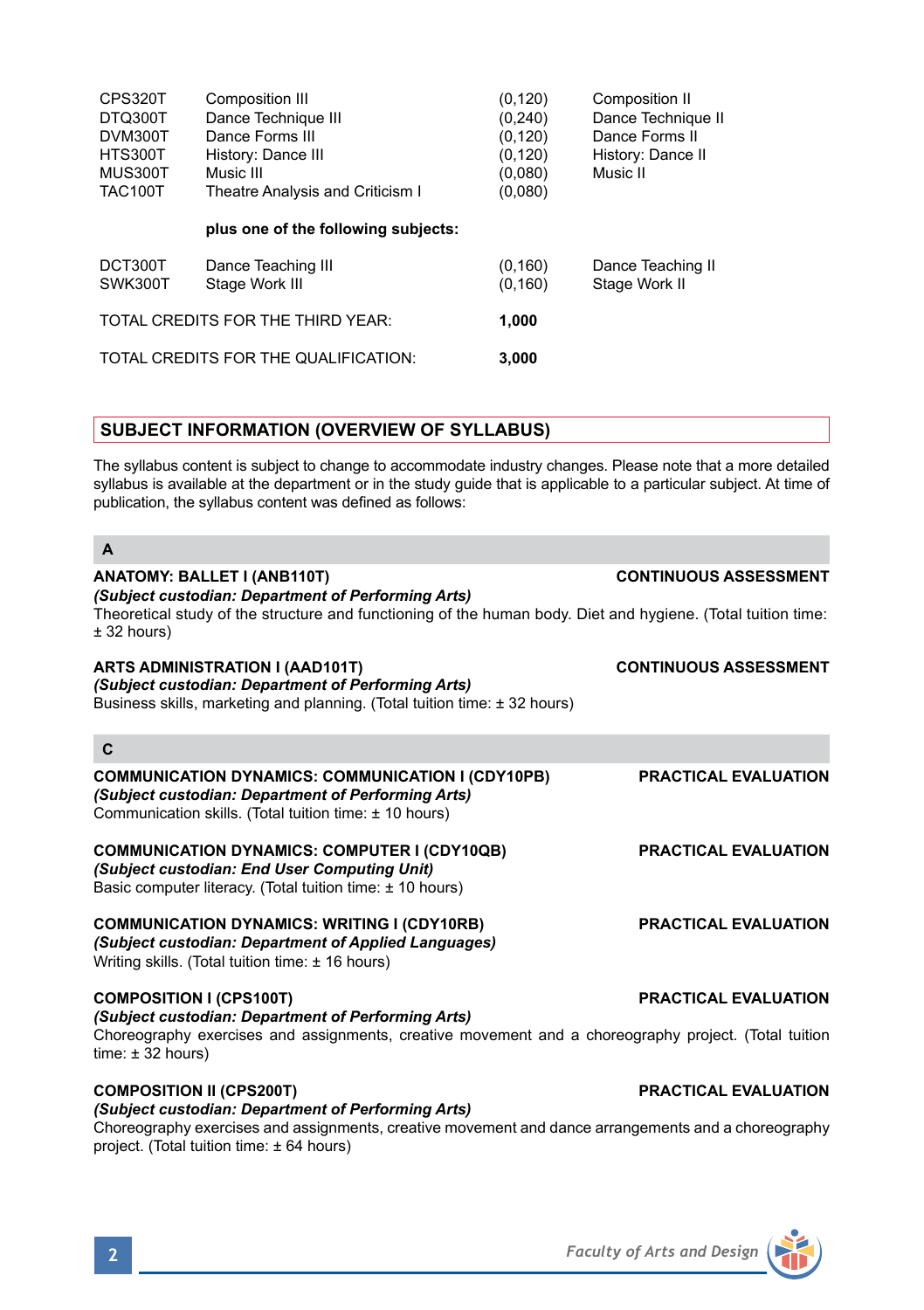## **COMPOSITION III (CPS320T) PRACTICAL EVALUATION**

### *(Subject custodian: Department of Performing Arts)*

Choreography exercises and assignments, dance arrangements and a choreography project. (Total tuition time: ± 64 hours CPS320T)

### **CREATIVE MOVEMENT I (CRM100T) PRACTICAL EVALUATION CREATIVE MOVEMENT II (CRM200T)**

*(Subject custodian: Department of Performing Arts)*

Creative movement, improvisation and dramatic interpretation. (Total tuition time: ± 32 hours)

### **D**

**DANCE FORMS I (DVM100T) PRACTICAL EVALUATION DANCE FORMS II (DVM210T) PRACTICAL EVALUATION DANCE FORMS III (DVM300T)** *(Subject custodian: Department of Performing Arts)*

Jazz dance, African dance, tap dance and body conditioning. (Total tuition time: ± 160 hours)

### **DANCE TEACHING I (DCT100T) PRACTICAL EVALUATION**

### *(Subject custodian: Department of Performing Arts)*

Basic stance and posture, classical theory and music for dance. (Total tuition time: ± 32 hours)

### **DANCE TEACHING II (DCT200T) 1 X 3-HOUR PAPER AND PRACTICAL**

*(Subject custodian: Department of Performing Arts)*

Theory: an analysis of dance techniques and music theory applicable to dance training. Practical: methodology, practical experience at dance studios and voice production for teaching purposes. (Total tuition time: ± 64 hours)

### **DANCE TEACHING III (DCT300T) CONTINUOUS ASSESSMENT**

*(Subject custodian: Department of Performing Arts)*

An advanced study of the technique of dance training, use of accompanists in dance training, practical teaching and child psychology and methodology. (Total tuition time: ± 96 hours)

### **DANCE TECHNIQUE I (DTQ100T) PRACTICAL EVALUATION DANCE TECHNIQUE II (DTQ200T) PRACTICAL EVALUATION DANCE TECHNIQUE III (DTQ300T)**

### *(Subject custodian: Department of Performing Arts)*

Classical ballet, contemporary dance, allied dance techniques and double work. (Total tuition time: ± 320 hours)

### **H**

### **HISTORY: DANCE I (HTS100T) 1 X 3-HOUR PAPER**

## *(Subject custodian: Department of Performing Arts)*

An outline of the evolution and development of the visual and performing arts. An introduction to prehistory, ancient Egypt and Mesopotamia, ancient and classical Greece and Rome, the Middle Ages and the Renaissance. (Total tuition time: ± 64 hours)

## **HISTORY: DANCE II (HTS200T) CONTINUOUS ASSESSMENT**

*(Subject custodian: Department of Performing Arts)*

Baroque, Rococo, Classicism and Romanticism, and the twentieth century. (Total tuition time: ± 64 hours)

## **HISTORY: DANCE III (HTS300T) CONTINUOUS ASSESSMENT**

### *(Subject custodian: Department of Performing Arts)*

Introduction to the history and origin of dance, history of ballet and an introduction to anthropology. (Total tuition time: ± 64 hours)